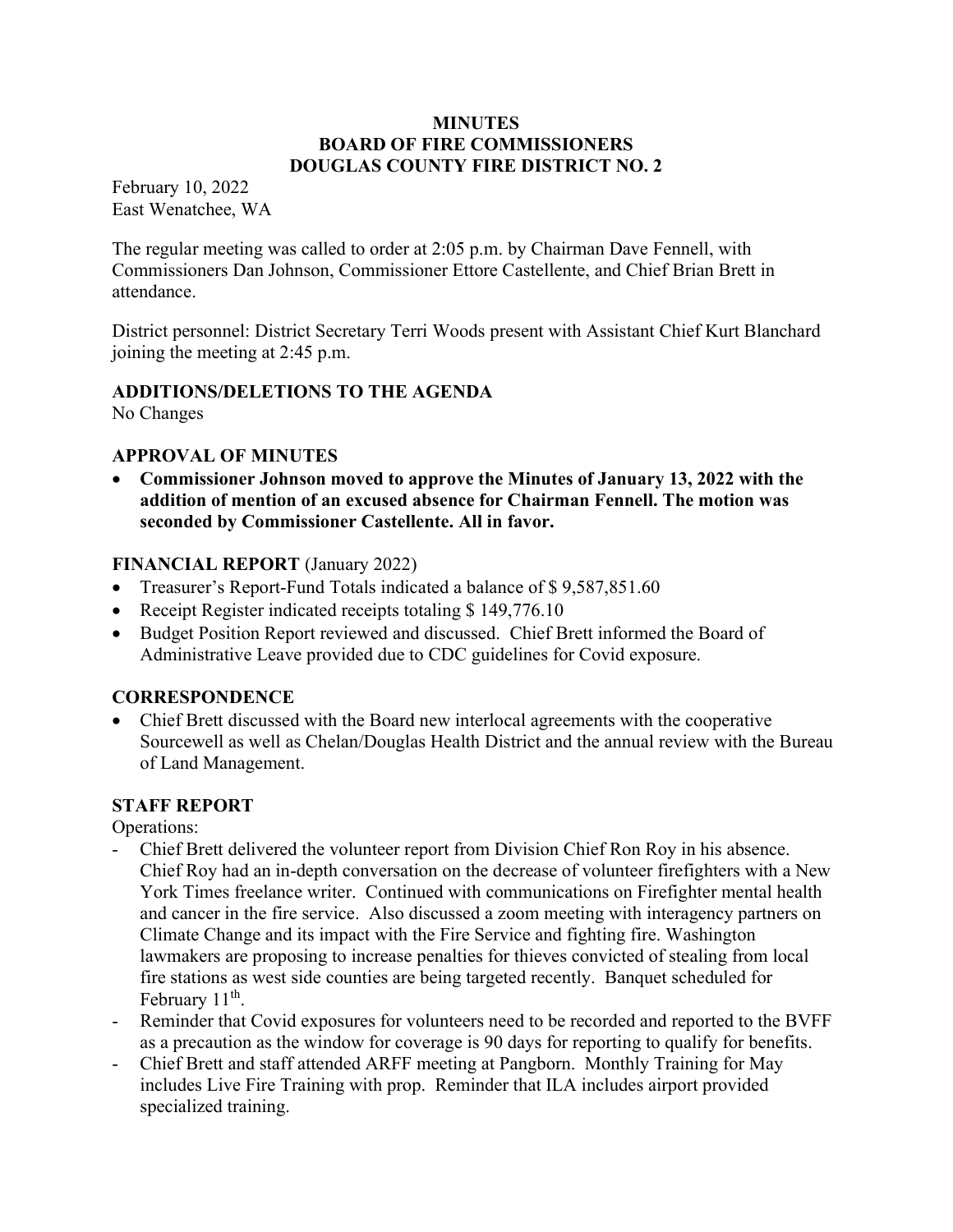# **MINUTES** FEBRUARY 10, 2022 PAGE 2

# STAFF REPORT – continued

 Fire Marshal Kurt Blanchard reported that we are the #1 installer of smoke detectors in the state according to Hannah with the Red Cross. Expansion to include Wenatchee and Rock Island with the "Sound the Alarm" program. Hydrant Storz have been installed for 2021 with more to order in 2022. ISpy Fire is working on incorporating Pre-Fire data to improve on response. Congratulations to our own Captain White added to the area's 6 certified IA Arson Investigation Officers. Offered this fall locally - Evidence Collection Technician Certification. Douglas County has evidence storage facilities. Chief Blanchard left the meeting at 3pm

# UNFINISHED BUSINESS

- 1. Consolidation of Services /RFA:
- Chief Brett reported that the Chelan County Commissioners are currently discussing and reviewing RFA possibilities including timelines and budgets. Additional budget docs will be built for the March Meetings for both districts. Legislative change from a few years ago add more options for establishing the RFA effective date. Rebranding costs will be included in the budgets. Further Discussion by our Board on possibilities of multiple outcomes concluding that it will ultimately be up to the voters on the final outcome.
- Commissioner Castellente made a motion to send a letter to the Chelan County Fire District 1 Board of Commissioners to initiate conversation of forming a RFA by forming a regional fire protection service authority planning committee. Commissioner Johnson seconded with all in favor.
- 2. Facilities:
- Chief Brett reported the emergency need to repair a leaking roof at Station 4 due to ice damning.
- Discussion on Station 3 and progress with the new station build. Chief Brett will look into the bay heights to avoid possible issues with apparatus.
- Chief Brett reported that there is something wrong with the soil at Station 1, possible water main leakage testing in progress. Potential solutions include removing hose tower as a safety measure with plans to rebuild to restore gym area. District will review Request for Proposal steps for the project and report back to the Board as the current budget can cover costs for the tear down and rebuild as well as the soil and water leak analysis.
- 3. Personnel –
- Pinning of new personnel discussed.
- Commissioner Castellente moved to adopt the 2021 Performance Standard Report. Commissioner Johnson seconded with all in favor.
- Captain Mike Soltwisch has announced his retirement as of March 31, 2022
- 4. Apparatus –
- The city of Caldwell Idaho has made an offer on the ladder truck for 1.2 million. Legal will be contacted for finder fee possibilities as personal time and resources were recognized in two individuals to help alleviate the issue to the District of weight limitations on the ladder truck.